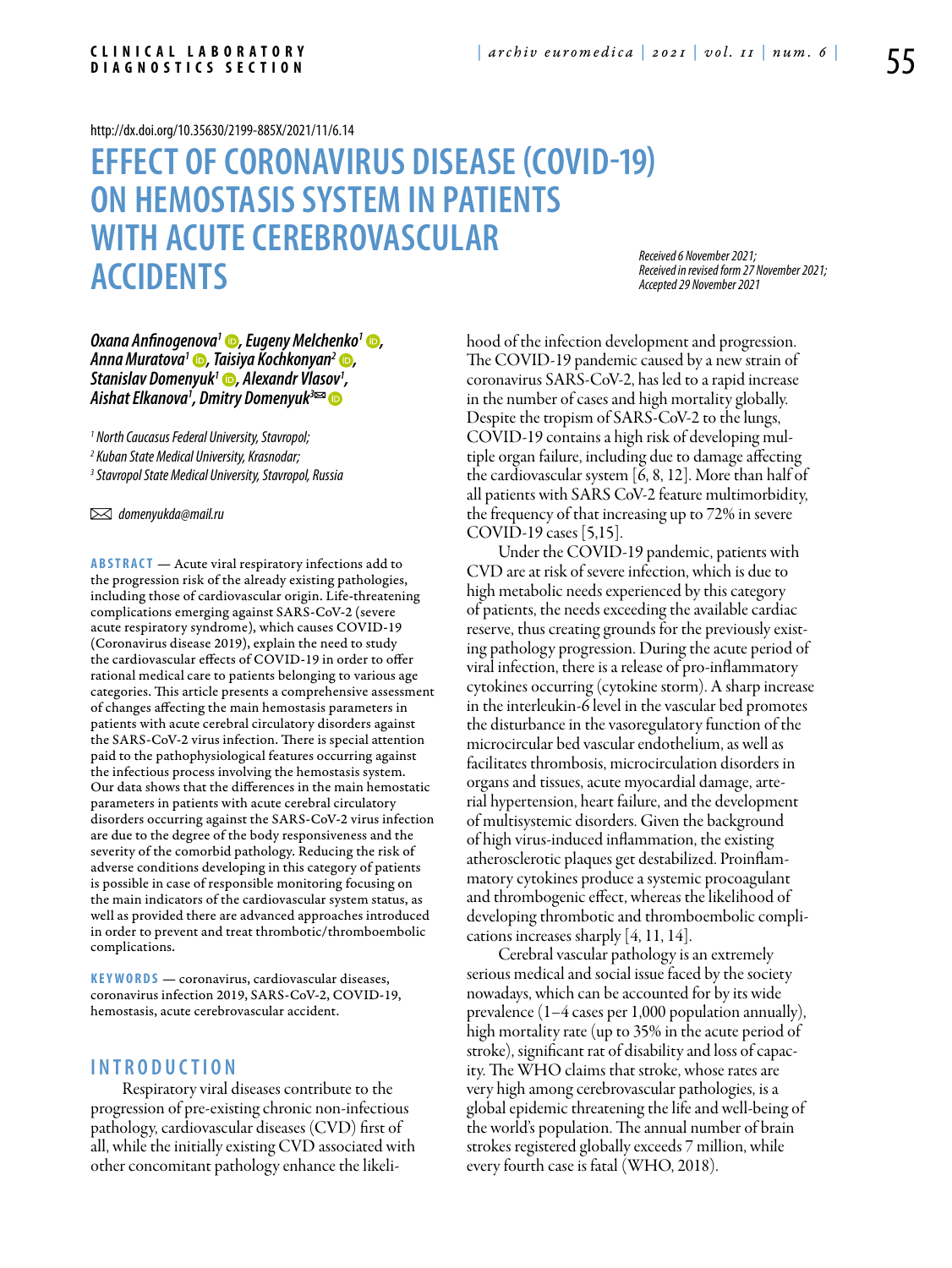Research literature contains extensive data concerning hemorheological changes in case of COVID-19, with respective data available regarding an increasing risk of developing acute cerebrovascular accidents (CVA) against the background of COVID-19 [9,13].

A number of researchers stress that the most important pathophysiological link involved in the chain of stroke development is a disturbance in the vascularplatelet hemostasis system, thrombocytes (TrC) playing a key role in this case. In case of a pathology, there are changes to be observed, which affect morphometric parameters of platelets like the average diameter, the area, the shape factor, the polarization, the specific optical density in three spectral ranges (blue, green, red) and the proportion of blue and red [1, 3]. The available literature sources offer scarce details on TrC morphometry in case of a CVA. This issue requires indepth consideration, since the information obtained may allow timely diagnosing and assessing the prognosis for stroke course and outcome.

### *Aim of study:*

to study the morphofunctional and geometric parameters of thrombocytes, taking into account the hemostatic parameters of blood plasma in patients with acute cerebrovascular issues in different age groups, in view of the SARS-CoV-2 virus infection background.

## **MATERIALS AND MET H ODS**

In order to study changes affecting morphofunctional parameters (number, average volume, anisocytosis index, area, average diameter, shape factor, cell polarization) of thrombocytes, which are due to CVAs, 81 patients with a reliably set diagnosis were examined, undergoing inpatient specialized treatment. The CVA diagnosis was verified based on the clinical presentation and magnetic resonance imaging (MRI) data. During the MRI, the nature of the stroke (ischemic or hemorrhagic), the magnitude and prevalence of focal brain changes were identified. The participants, after signing respective voluntary informed consents, were divided into groups based on their age: Group  $I - 18$ patients (aged 35–49; median age  $-42\pm7$ ); Group II — 27 patients (aged 50–60 years; median age – 55±5); Group III — 36 patients (aged 61–75; median age —  $68±7$ ). Subject to the aim of the study, the following methods were applied: physical & chemical, conductometric (impedance), mathematical, TrC computer morphometry, coagulation-base. The thrombocyte link indicators were studied based on three features.

The study was carried out on an ADVIA 2120i (Siemens Healthcare Diagnostics) automatic hematology analyzer, with whole blood used as the biological material. Blood sampling was performed in the morning, on an empty stomach. Blood was placed in dry vacuum tubes containing EDTA as an anticoagulant agent. Also, a smear was prepared from the blood for scanning probe microscopy and computer cytomorphometry of thrombocytes. Blood preparations were made by a standard unified method. The study of the hemostasis system was performed on a Sysmex CS-2100i (Sysmex) automatic coagulometer with the following indicators identified: activated partial thromboplastin time (APTT), international normalized ratio (INR), prothrombin index (PTI), prothrombin time (PTT), fibrinogen, antithrombin III, D-dimer. Aggregational examination of thrombocytes is a source offering the most important information for detecting functional disorders of thrombocytes. Aggregation can be primary, which is caused by an inducer, and secondary – due to biologically active compounds released by thrombocytes.

The study was conducted on the BIOLA ALAT-2 220LA (Russia) aggregometer. In our study, we identified the indicators of TrC aggregation with various inducers (ATP, ristocetin, collagen). Morphometric studies of thrombocytes were carried out using the MEKOS-C3 hardware and software complex, as well as the INTEGRA atomic force microscope. The following indicators were identified: the thrombocyte area, the thrombocyte average diameter, the thrombocyte shape factor, the thrombocyte polarization, the blue color fraction, the red color fraction, and the specific optical density (Fig. 1, 2).

The statistical data processing was done with the Microsoft Excel 2013 software as well as employing the package of the SPSS Statistics software (version 22). The critical level of a possible null statistical hypothesis was taken as equal to 0.05.

### **RES U LTS AND DISC U SSION**

The study resulted in significant differences revealed in terms of coagulogram and TrC aggregation in the groups. There was a significant decrease in APTT obtained in Groups II  $(31.6\pm3.6)$   $(P<0.02)$ and III  $(30.4\pm3.6)$   $(P<0.02)$  compared to Group I  $(40.1\pm2)$ . PTV is a parameter, which characterizes the activity of the main blood clotting factors (I, II, V, VII, X), whereas its increase may point at the activation of the hemostasis system, which confirms the results obtained here. There was, for instance, a significant increase in the PTV parameter observed in Group III  $(18.6\pm2.4)$  compared to Group I  $(12.3\pm0.8)$   $(P<0.01)$ and Group II  $(13.9\pm1.1)$   $(P<0.05)$ . A change in the entire body of these indicators may be indicative of hypercoagulation that develops in case of a CVA in an older age group within the second maturity period.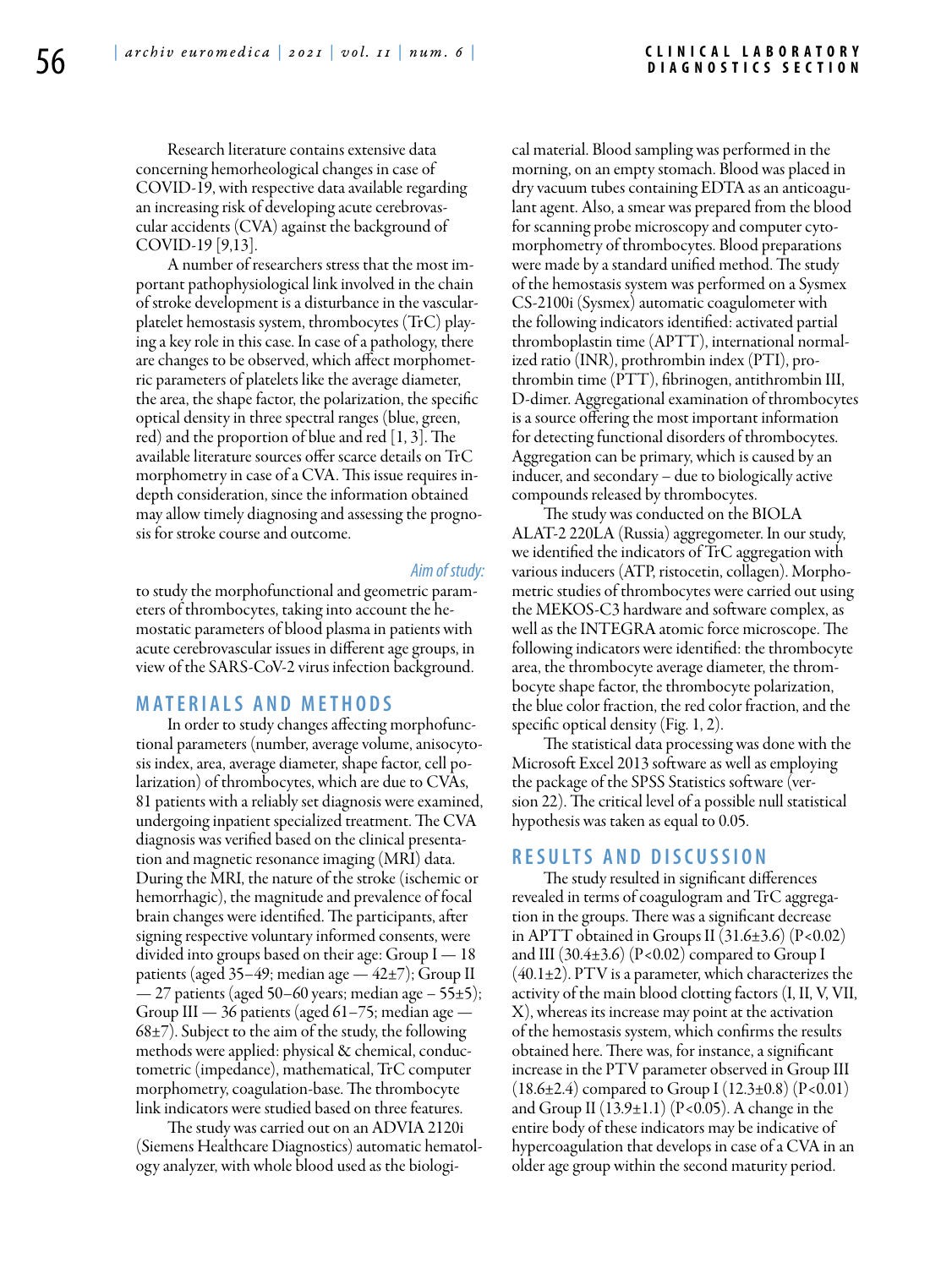



*Fig.1. Thrombocytes of a patient (51 y.o.) with CVA and with the SARS-CoV-2 virus infection in history (MEKOS-C3 hardware and software complex) Note: the arrow points at a giant thrombocyte to be seen on the background of altered erythrocytes.*

*Fig. 2. Thrombocyte anisocytosis in a patient (58 y.o.) with CVA and with the SARS-CoV-2 virus infection in history (MEKOS-C3 hardware and software complex)*

The prothrombin index (PTI) is a laboratory indicator used to describe the external pathway of blood clotting. When increased, it may point at higher clotting, which is of primary importance in the development of a CVA. Our study revealed a significant increase in the PTI in Group III  $(121.7\pm2.4)$   $(P<0.01)$ compared to Group I ( $90.2 \pm 12.3$ ), with a statistically insignificant PTI increase in Group II (95.4±24.5). There was a significant decrease in the AT-III parameter in Group III (78.3 $\pm$ 6.8) (P<0.05) compared to Group I (93.2±3.6). Besides, a statistically insignificant decrease in this indicator in Group II  $(89.9\pm11.5)$  was observed, too. Antithrombin III (AT-III) is a blood clotting inhibitor. A decrease in its level in case of a developing CVA may indicate a decrease in the anticoagulant system activity, which is confirmed by the results of our studies. The study of such a coagulogram indicator as fibrinogen revealed its highly significant increase in Group III  $(6.1\pm0.5)$  if compared to Group I  $(2.9\pm0.4)$  (P<0.001) and Group II (4.6±0.6) (P<0.05), as well as an increase of this indicator in Group II if matched against Group I (P<0.01). Fibrinogen is not only a blood clotting factor, yet also an acute phase protein, which means its increase may point at not only the development of hypercoagulation, but inflammation, too, as well as tissue damage in case of a CVA.

CVAs are characterized by thrombotic conditions associated with the blood containing substances featuring procoagulant properties, D-dimer in particular (Berkovsky, A.V., 2011). In our study, there was a significant increase of D-dimer observed in Group III  $(9.4 \pm 0.8)$  compared to Group I  $(0.25 \pm 0.2)$  $(P<0.001)$  and Group II  $(4.6\pm2.6)$   $(P<0.05)$ . There was also a significant increase in this indicator registered in Group II compared to Group I  $(P<0.05)$ . The obtained data may confirm the presence of a hypercoagulation condition developing in case of a CVA.

The indicators of induced aggregation typically feature a significant increase in aggregation with ristocetin in Groups II (138.1 $\pm$ 41.7) (P<0.05) and III  $(160.7 \pm 26.5)$  (P<0.001) if compared to Group I (68.1 $\pm$ 6.2). As for aggregation with ADP, there no were statistically significant values revealed, yet a tendency towards its increase detected in Groups II (79.8 $\pm$ 13.4) and III (87 $\pm$ 9.7) compared to Group I  $(71.2 \pm 10.1)$ . The aggregation with collagen index revealed a significant increase in Group III (96.1±8) (P<0.05) and a statistically insignificant increase in Group II (80.2±13.5) compared to Group I  $(72.5\pm10.6)$ . Therefore, there are changes in the hemostasis system indicators, both in case of CVAs with no concomitant pathology, and in case of CVAs on the background of smoking and SARS-CoV-2. A decrease in APTT, AT-III, an increase in PTI, PTV, fibrinogen, D-dimer, for instance, may point at the development of hypercoagulation with anticoagulation system inhibition. Changes in these indicators point at a strain in the hemostasis system in case of the pathology in question, which also is confirmed by an increase in TrC induced aggregation.

To complete the objectives set within the study, we analyzed the quantitative and morphometric indicators of TrC. In order to identify various changes in the thrombocyte link of hemostasis, the examination implied a statistical analysis of the obtained data. Based on the data, there were some quantitative and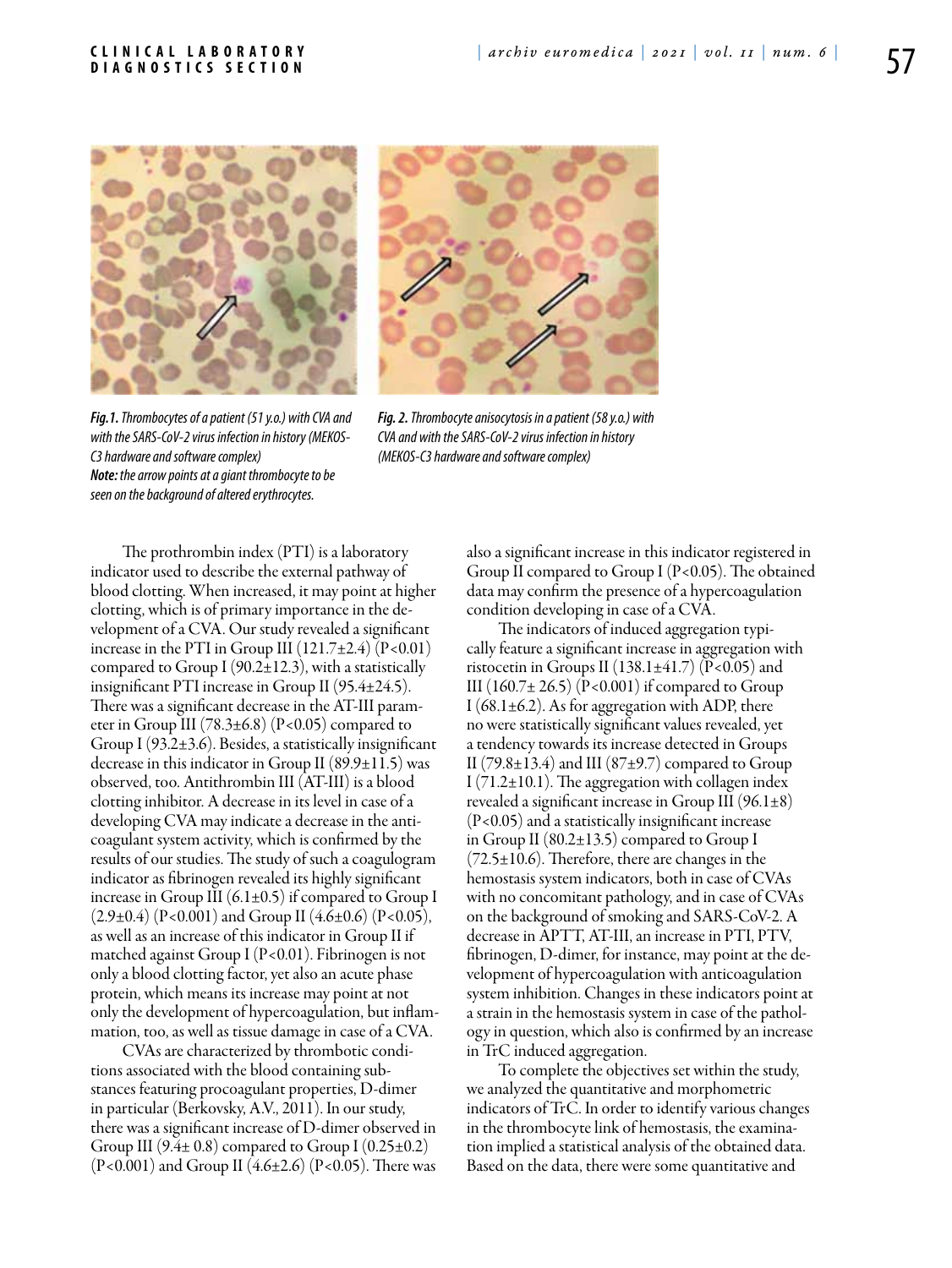morphometric differences of TrC identified in the groups (Fig. 3).

The study showed that the TrC number featured a statistically significant increase in Group II  $(361.4\pm26.6)$  (p<0.01), with a decrease in Group III  $(190.0\pm30.0)$   $(P>0.001)$  if compared to Groups I and II. Unlike the TrC numbers, the PDW and MPV indicators revealed no statistically significant, reliable differences, yet a tendency towards an increase in these indicators was identified in Groups II (PDW 42.3±3.6; MPV 10.2±0.7) and III (PDW 43±6.6; MPV 10.6±0.6). It suggests that these changes in thrombocytes are associated with their activation through a CVA development, namely, an increase in the MPV parameter was noted, which points at the appearance of younger forms of thrombocytes. An increase in the PDW parameter indicates an increase in the TrC anisocytosis. A decrease in the TrC number in case of a CVA against SARS-CoV-2 in different age groups may indicate the severity of the disease course. Since SARS-CoV affects the lung tissue, which may be the site of TrC release from mature megakaryocytes, disturbances in the capillary pulmonary blood flow may be associated with higher consumption and reduced production of thrombocytes (Fig. 4).

The TrC average diameter in Group III  $(4.5\pm0.6)$ (p<0.02) was significantly above that in Groups I  $(2.6\pm0.6)$  and II  $(3.2\pm0.23)$  (p<0.02). There was a significant increase noted in the TrC area in Group III  $(7.8\pm0.5)$  (p <0.02) if compared to Groups I  $(4.8\pm0.27)$  and II  $(5.3\pm0.31)$  (p<0.02). The shape factor describes the degree of the cell edge indentation, which is due to the development of pseudopodia, occurring both with in case of CVAs without concomitant pathologies, and with CVAs on the background of COVID-19. The study revealed a significant increase in the TrC form factor in Group III  $(18.3\pm1.8)$  $(p<0.05)$  compared to Groups I  $(13.9 \pm 2.39)$  and II (14.9±0.81). There were no statistically significant differences detected in the TrC polarization index, however, a tendency towards its increase was determined in Group III (0.24±0.02) compared to Groups I (0.2 $\pm$ 0.07) and II (0.22 $\pm$ 0.02). Changes in these TrC geometric parameters are indicative of a hyperactivated thrombocyte link in case of a CVA.

3D scanning probe microscopy and scanning electron microscopy was used to make images of activated thrombocytes in patients with acute cerebrovascular accident on the background of SARS-CoV-2 (Fig. 5–7).

We have revealed that in case of a CVA on the background of the SARS-CoV-2 virus infection in history, there are changes affecting the hemostasis main parameters, as well as quantitative and morphometric



*Fig.3. Number of TrC in groups: Group I (age — 35–49); Group II (age — 50–60); Group III (age — 61–75)*

*Note 1: P1 — reliability of differences between indicators in Groups I and II; P2 — reliability of differences between indicators in Groups I and III; P3 — reliability of differences between indicators in Groups II and III. Note 2: \* — P<0.05, \*\* — P<0.01, \*\*\* — P<0.001.*





*Fig.4. Average TrC diameter and area in studied groups*

indicators of thrombocytes, while the dynamics of changes in the indicators is multidirectional. As far as the hemostasis indicators are concerned, the following was observed: a shortened APTT, an increase in the PTV, PTI, fibrinogen, D-dimer, induced aggregation with various inducers (ADP, ristocetin, collagen), while the severity of the changes was the biggest in Group III. These changes indicate the development of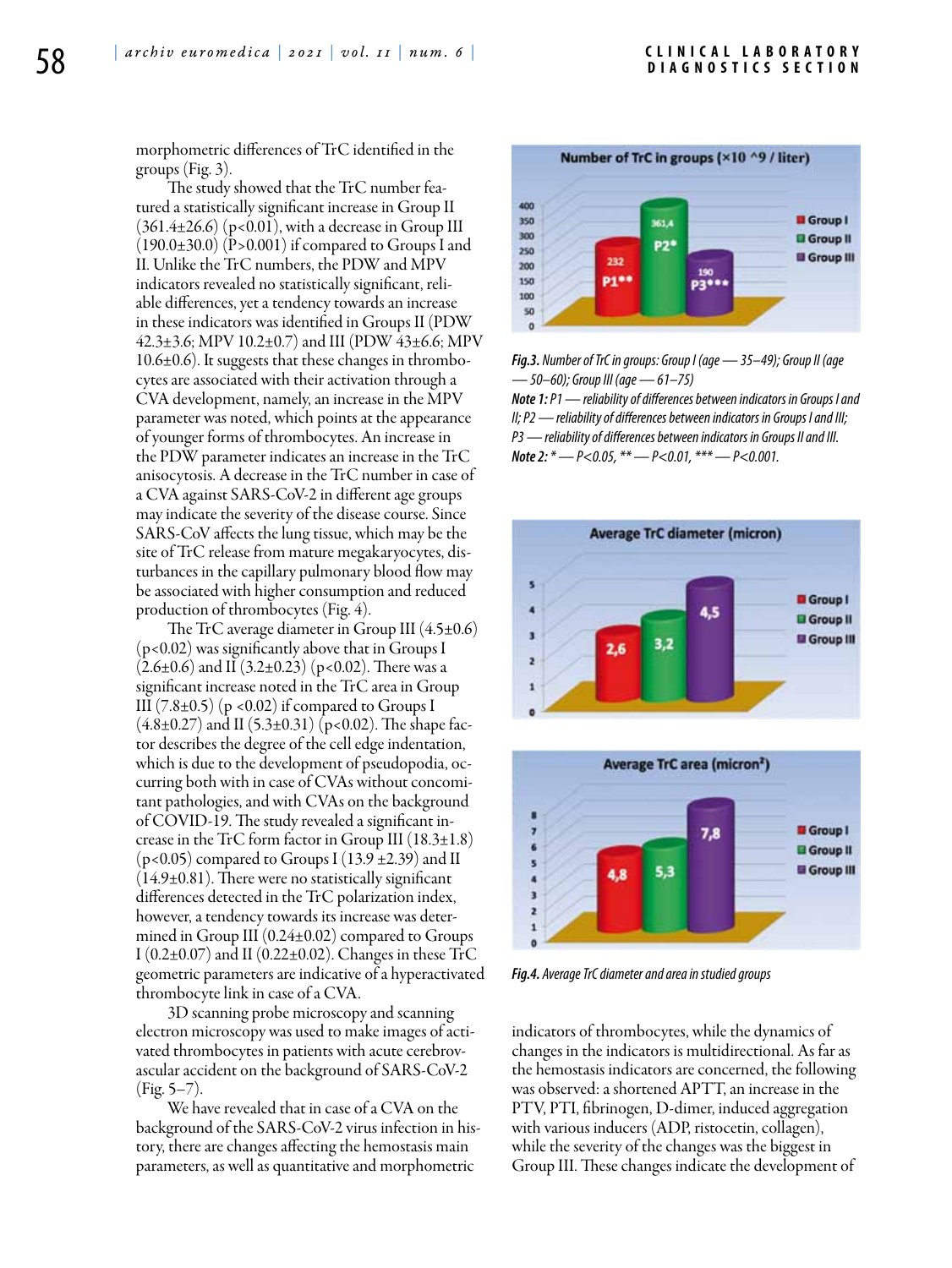

*Fig.5 (а–d). Activated thrombocyte — 3D projection (size 12 × 12 μm). Blood preparation; patient 51 y.o. with a CVA on the background of the SARS-CoV-2 virus infection in history*



*Fig. 6. Activated thrombocyte: а — plane projection (size 12 × 12 μm); b — scanning electron microscopy (increase ×17 500). Blood preparation; patient 51 y.o. with a CVA on the background of the SARS-CoV-2 virus infection in history*

hypercoagulation, and a decrease in the anticoagulant system function in case of a CVA. Blood coagulopathic potential occurs through substances entering the bloodstream, where the substances in question gave procoagulant properties, while the sources of these substances are to be found in the decomposition foci of the brain tissue.

It is important to note that the SARS-CoV-2 virus infection is followed with more profound

changes in hemostasis. The obtained results concerning the hemostasis status in the patients are consistent with published research data on the pathophysiological mechanisms behind the development of cardiovascular complications in case of COVID-19: a direct damaging effect of the SARS-CoV-2 virus on pericytes, cardiomyocytes and fibroblasts; an indirect effect that the SARS-CoV-2 virus has on the myocardium under a cytokine storm; a direct damaging effect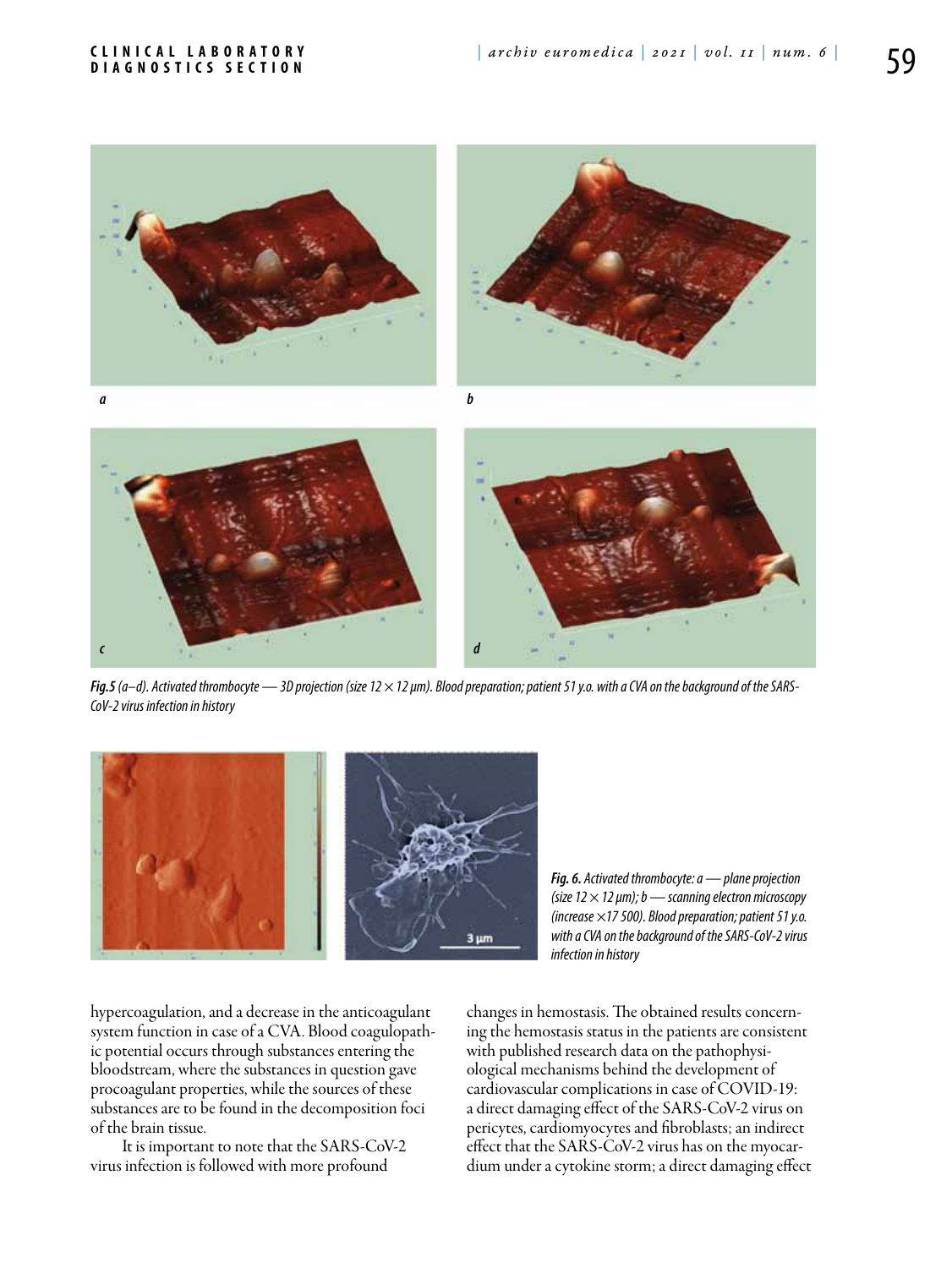

*Fig. 7. А — Thrombocyte conglomerates (aggregates), 3D projection (size 25 × 25 μm); В — plane projection (size 25 × 25 μm); С − scanning electron microscopy (increase ×10 000). Blood preparation; patient 51 y.o. with a CVA on the background of the SARS-CoV-2 virus infection in history*

of the SARS-CoV-2 virus on the vascular endothelium, resulting in its dysfunction; hypercoagulation due to endothelial dysfunction, increased thrombocyte activity and decreased plasminogen production; pronounced hypoxemia, which leads to increased anaerobic processes, intracellular acidosis and oxidative stress; imbalance between myocardial oxygen demand and its delivery on the background of virus-induced inflammation, hypoxia, oxidative stress, endothelial damage and hypercoagulation; activation of the sympathetic system with stress-induced release of catecholamines into the blood; electrolyte imbalance, which facilitates the development of tachyarrhythmia [2, 7, 10].

## **C ON CL U SION**

1. Diagnostically significant changes in the hemostasis system in patients with CVAs against the background of the SARS-CoV-2 virus infection include increased blood levels of D-dimer, increased prothrombin time, thrombin and activated partial thromboplastin time (APTT). The early stages of the disease feature an increase in the fibrinogen concentration; however, as the disorders progress, the blood levels of fibrinogen and antithrombin decrease. Thrombocytopenia is also associated with the severity and the prognosis of the disease, yet is rarely significant.

2. Out of the examined hemostatic parameters, D-dimer is the most interesting as a marker of severity and unfavorable prognosis in case of a CVA against the background of the SARS-CoV-2 virus infection, since its definition is widely available and standardized. Prothrombin time is of prognostic value, too, however, during hospitalization, its changes in patients with unfavorable prognosis are not as obvious as in case of D-dimer, and will not typically go much beyond the upper normal limit.

3. Patients with a CVA on the background of the SARS-CoV-2 virus infection, when hospitalized, are

recommended to have the blood level of D-dimer, prothrombin time, fibrinogen concentration, identified, as well as to take a detailed general blood test, including such as to detect the level of thrombocytes, followed by regular monitoring of these indicators. These hemostasis indicators, if exceeding the normal values significantly, serve signs of the disease taking a worse turn with the development of serious consumption coagulopathy, where intensification of COVID-19 treatment and/ or the introduction of blood components may be required.

4. The prothrombin ratio and prothrombin time are not recommended to be replaced with the international normalized ratio, since it does not detect relatively small changes that may occur in case of COVID-19.

5. The difference in the main morphometric, hemostatic parameters is a distinctive feature of patients with CVAs on the background of the SARS-CoV-2 virus infection, whereas the variability of these parameters reflects the degree of the body responsiveness, the severity of the disease, as well as it allows making forecast regarding the outcome.

### **REFEREN CES**

- 1. Anfinogenova O.I.. Lisova I.M., Elkanova A.B. The peculiarities of some indices of peripheral blood of foreign students. Archiv EuroMedica. 2019. Vol. 9; 1:  $20 - 25.$
- 2. BANSAL M. Cardiovascular disease and COVID-19 // Diabetes Metab. Syndr. – 2020. – 14(3). – P. 247–250. DOI: 10.1016/j.dsx.2020.03.013.
- BIKDELI B., MADHAVAN M.V., JIMENEZ D. COVID-19 and Thrombotic or Thromboembolic Disease: Implications for Prevention, Antithrombotic Therapy, and Follow-up. JACC. 2020. DOI:10.1016/j. jacc.2020.04.031
- 4. Connors J.M., Levy J.H. Thromboinflammation and the hypercoagulability of COVID-19. J. Thromb.